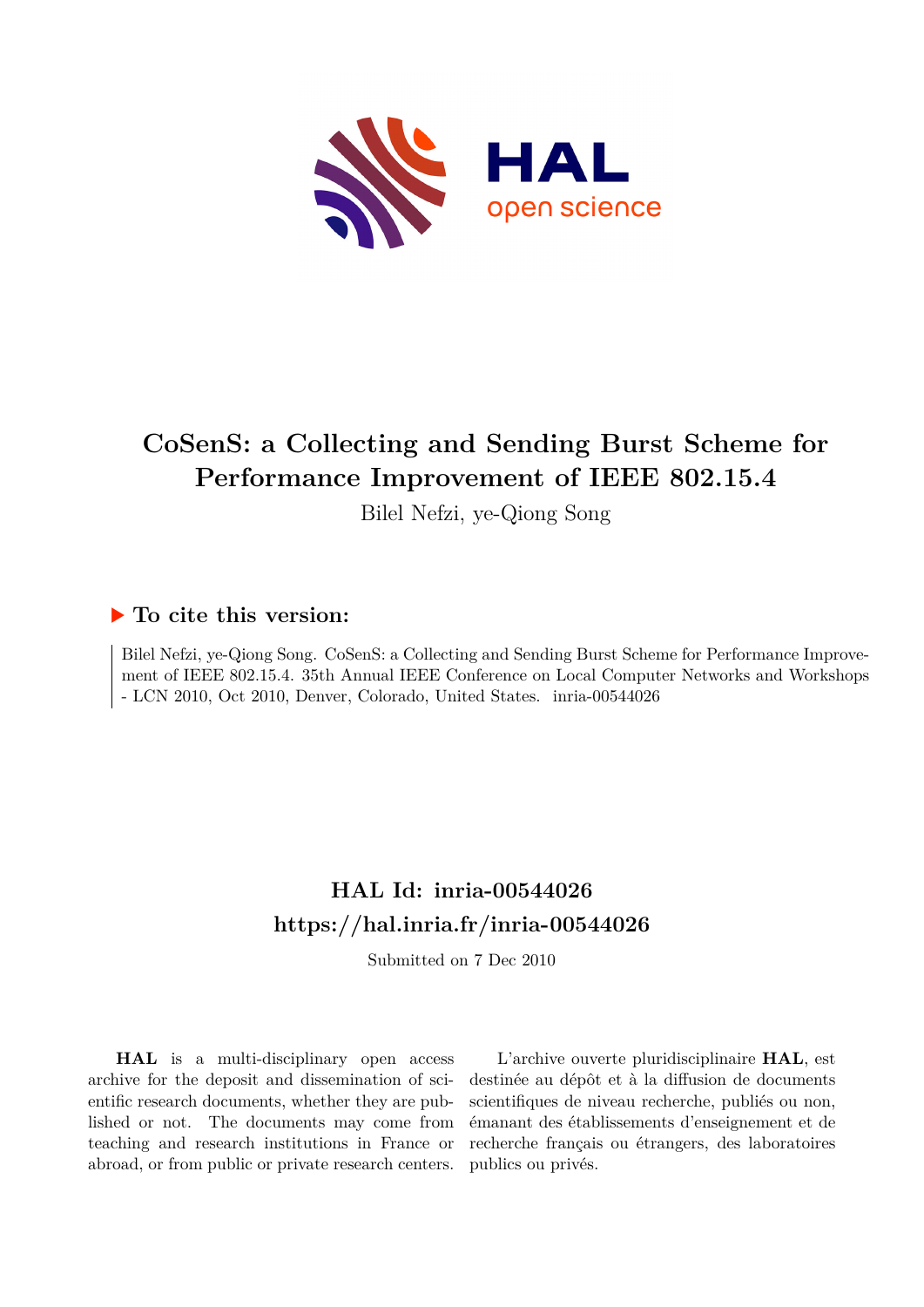# CoSenS: a Collecting and Sending Burst Scheme for Performance Improvement of IEEE 802.15.4

Bilel Nefzi

LORIA - Nancy University INPL Campus Scientifique - BP 239 - 54506 Vandoeuvre-Les-Nancy Cedex, France Email: Bilel.Nefzi@loria.fr

*Abstract***—IEEE 802.15.4 is considered as the** *de facto* **standard for wireless sensor networks (WSN). However, the increased probability of collision at heavy load caused by the inherent behavior of CSMA/CA degrades the performance of WSN in terms of throughput and energy consumption. This led some to propose other MAC layer solutions to tackle these problems. Most of them are TDMA-based which provides deterministic medium access. This makes them not scalable in general for large scale WSN. Contrary to that trend, we retain CSMA/CA's simplicity and good scalability properties and propose CoSenS, a collecting and sending burst scheme, that is implemented on the top of CSMA/CA. The idea of CoSenS is that a router does not retransmit packets as they arrive. Instead, it collects data from its children and other neighbor routers during a period of time that we call waiting period (WP), queue them until the expiration of that period and then sends them into a burst during a period of time that we call transmission period (TP). Simulation results show that this scheme greatly enhances throughput, end to end delay and transmission success rate (reliability). In addition, the scheme exhibits a nice property of self-adaptability of transmission periods between neighbor routers.**

**keywords: IEEE 802.15.4, QoS, MAC protocols, CSMA/CA, Wireless Sensor Networks, performance.**

#### I. INTRODUCTION

MAC protocol design for wireless sensor networks (WSNs) has been intensively investigated by the research community [1], [2], [3], *etc*. We observe nowadays the convergence towards IEEE802.15.4 [4], the only MAC largely accepted and based on which products are commercially available.

IEEE802.15.4 MAC performs well in a light traffic environment, but the performance quickly degrades in heavy traffic case because of the inherent behavior of CSMA/CA (collisions) on which IEEE802.15.4 MAC is based. This is unacceptable for most of WSN applications. For example, when a fire is detected in the forest, a burst of messages will be generated thus stressing the high throughput functionality of the MAC protocol. Therefore, the MAC layer in WSN must be capable of achieving low delay, high throughput and reliability in these situations.

Some improvements exist. For industrial applications (and real-time ones), TDMA scheme over IEEE802.15.4 is the most popular solution (*e.g.*, WirelessHART [7]). GTS mechanism of IEEE 802.15.4 and its improvement (Koubaa et al. [6]) are also possible solutions. However, the use of TDMA scheme

Ye-Qiong Song

LORIA - Nancy University INPL Campus Scientifique - BP 239 - 54506 Vandoeuvre-Les-Nancy Cedex, France Email: Ye-Qiong.Song@loria.fr

needs careful network configuration for efficient time-slot allocation and it is not scalable in general for large scale WSN and not robust for automatically adapting to the changes in the network (nodes mobility and death, environment changes, *etc*).

So one of our research challenges is to find much simpler solution which should only use COTS IEEE 802.15.4 compliant chips, does not require any configuration effort and can self adapt to the dynamic network evolutions.

In this paper, based on the simple idea that CSMA/CA can be improved using burst transmission mode (IEEE 802.15.4 does support this mode), a very simple Collecting and Sending burst Scheme, CoSenS, has been proposed. Using this scheme, the performance of the network is greatly improved in terms of delay, throughput and reliability. In addition, the fact to queue the packets at routers allows us to design efficient scheduling algorithms for providing differentiated QoS and packet aggregation mechanisms.

**Related Work:** to our best knowledge, no work has been done in the MAC layer to improve the intrinsic performance of CSMA/CA protocol in WSN. Most of the proposed MAC protocols, including T-MAC [2], B-MAC [1], *etc*, focused on improving energy consumption at the cost of throughput and end-to-end delay degradation. In fact, they are all based on either the unslotted CSMA/CA protocol of IEEE 802.15.4 or the IEEE 802.11 [11] version (although, we observe nowadays a convergence toward IEEE 802.15.4). Our design can be used conjointly with these protocols or extended to support the techniques used therein (mainly duty-cycling mechanisms) to improve energy. A first extension of this framework has been already done to tackle energy and throughput tradeoff [12].

The rest of the paper is organized as follows. CoSenS design is detailed next. The performance study by simulations is given in Sec. III. Section IV concludes the paper.

#### II. COSENS DESIGN

#### *A. General description*

We consider a 2-tiers architecture network composed of routers to which are associated simple nodes (typically FFD and RFD of ZigBee). Routers form an ad-hoc network. In this case, any routing protocol, like AODV or "Hierarchical Tree Routing" (HTR) of ZigBee for instance, can be used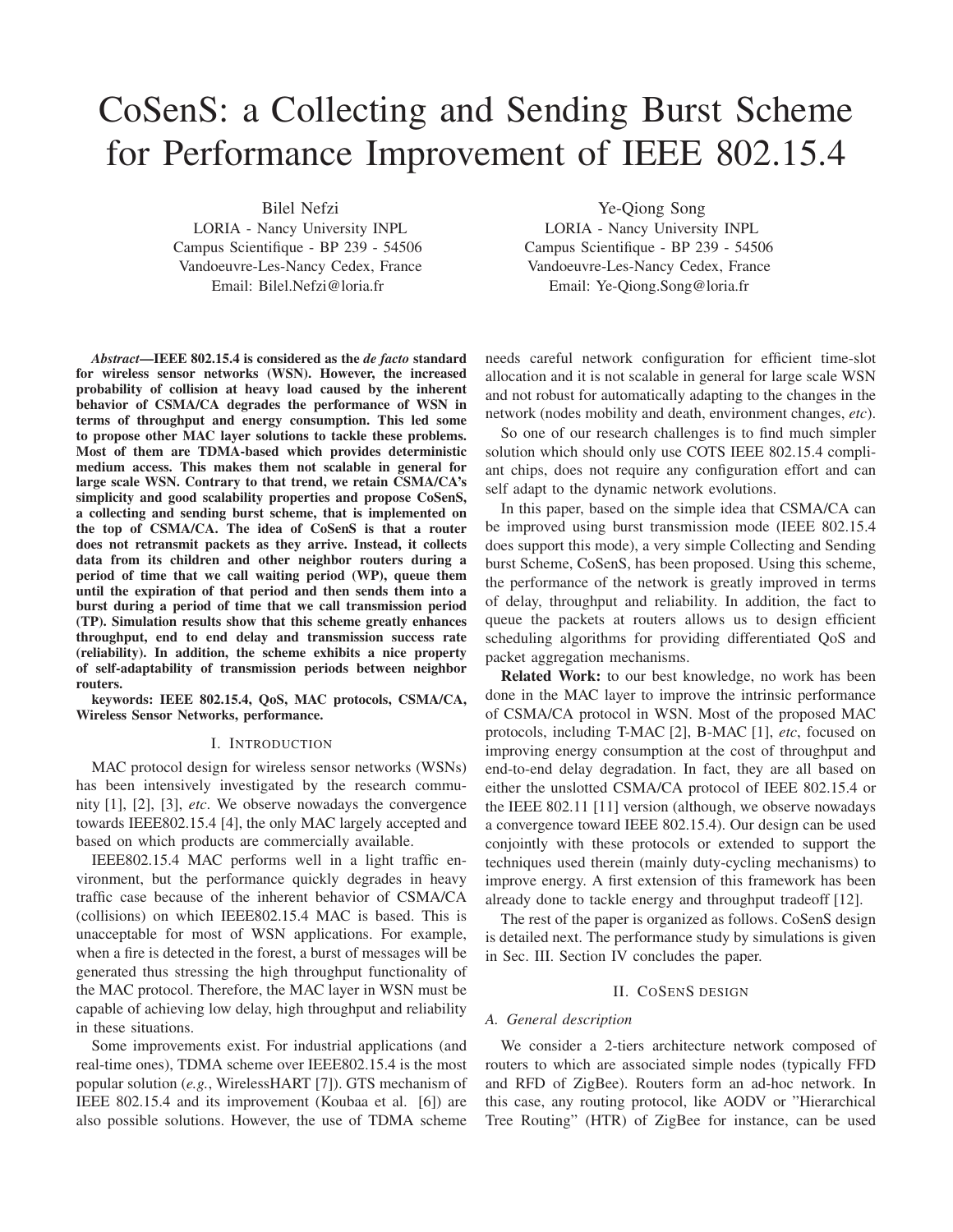

Fig. 1. An example of how CoSenS works.

to establish routes between routers. The network formation protocol is out of the scope of this article.

The basic medium access protocol for all nodes (simple nodes and routers) is CSMA/CA. We used the unslotted version proposed by IEEE 802.15.4 standard which is widely implemented in sensor chips. CoSenS is implemented on the top of CSMA/CA protocol. It is enabled for routers and disabled for simple nodes by default (in the rest of the paper, routers are used to describe CoSenS operating mode). The MAC layer operates on the top of the "2450 MHz DSSS IEEE 805.15.4" physical layer; the data rate is equal to 250 kbps.

#### *B. Basic rules*

CoSenS has four basic rules. First, routers have the priority to access the medium over simple nodes. This is achieved using different values of CSMA/CA parameters for each type of node. Second, a router does not transmit packets one by one upon their arrival. Instead, it waits for a period of time, WP, and collects data either from its children or from its neighbor routers. Third, after the end of the WP, the router starts transmitting all packets queued in its buffer in a single burst during the TP. Finally, at the end of the TP, the router restarts another cycle and goes again to the waiting for reception state. WP and TP are illustrated in the example given by the Fig. 1. Full details of these basic rules are given next.

Note that since simple nodes use CSMA/CA, they always transmit data during the WP of their respective fathers because the channel can be free only during that period (CSMA/CA checks the channel status before transmitting).

#### *C. Waiting Period*

The length of WP is dynamic and depends on the amount of incoming traffic; the higher the traffic volume is, the longer the WP is. In fact, it is continuously adjusted to prevent waste. The *WP* duration for a router  $r$  is given by (1).

$$
WP = \begin{cases} N_{max} \cdot d_S, & \text{if } N_c^r \neq 0\\ N_{max} \cdot d_R, & \text{otherwise} \end{cases}
$$
 (1)

 $N_c^r$  is the number of children associated to the router *r*.

We define,  $d_S$  and  $d_R$  as the amount of time needed by a simple node and a router, respectively, to perform collision avoidance procedure  $(d_{BP})$ , sense the channel  $(t_{CCA})$  and detect that it is Idle (at the first attempt), change the antenna state from receiver to sender  $(t<sub>tat</sub>)$ , send the packet  $(d<sub>ekt</sub>)$ , wait for an acknowledgment  $(t_{ack})$ , and receive it  $(d_{ack})$  (Fig. 2).  $d_S$  and  $d_R$  are calculated by taking the upper bound of  $d_{BP}$ .

*Nmax* is an integer that has to be estimated using the incoming traffic. Its value gives the duration of the *W P*. It has a minimum value of 1. The estimation algorithm is described next.

**The estimation algorithm**: let's define first the set  $\Omega \in \mathbb{N}$ as the set of *W P*s during which the router receives data and  $WP_k$ ,  $k \in \Omega$  these *WPs*. We define also,  $U_k$ ,  $k \in \Omega$  as the ratio giving the sum of the service times of received packets  $(\sum_{i \in E_k} \frac{1}{\mu_i}, E_k$  is the set of received packets during  $WP_k$ ) divided by  $WP_k$  duration.  $\frac{1}{\mu_i}$  is the service time of packet *i* (Fig. 2).  $U_k$  is shown in (2). We note that  $U_k$  can exceed 1 in the case where the router is still receiving a packet from a child or data from a neighbor router while the *W P* ends (recall that the router is not preemptive).

$$
U_k = \frac{\sum_{i \in E_k} \frac{1}{\mu_i}}{WP_k} \tag{2}
$$

Let us denote by  $S_k$  the exponential moving average of *Uk*, *k* ∈ Ω

$$
S_k = (1 - \alpha)S_{k-1} + \alpha U_{k-1}
$$
\n(3)

 $\alpha$  is the smoothing factor. We used a non linear filter where  $\alpha$  is greater when  $U_{k-1} \geq S_{k-1}$  allowing  $S_k$  to adapt more swiftly to traffic increase. So, α takes two values;  $\alpha_1$  if  $U_{k-1}$  <  $S_{k-1}$  and  $\alpha_2$  otherwise. In all simulations, the values of α are set to  $\alpha_1 = 0.008$  and  $\alpha_2 = 0.01$ . The study of the values of  $\alpha$  is out of the scope of this paper. The computation of  $S_k$  is similar to the estimation of the round trip time in TCP [8].

 $S_k$  is evaluated before the beginning of the  $k^{th}$  WP and is used in the Algorithm 1 to determine the value of *Nmax* for the  $k^{th}$  WP (thus its duration). In Algorithm 1,  $Thr_{max}$  and *T hrmin* designate the maximum and the minimum threshold of  $S_k$ , respectively. *Thr<sub>max</sub>* and *Thr<sub>min</sub>* allow the increase and the decrease of the WP's duration. In fact,  $S_k$  calculates the average utilization ratio of the *WP*. If  $S_k$  exceeds  $Thr_{max}$ , the value of the *Nmax* is increased which increases the duration of the *WP*. if  $S_k$  decreases below *Thr<sub>min</sub>*, the value of  $N_{max}$  is decreased. We can see that changing the *W P* duration affects the value of  $U_k$  (2) and so  $S_k$  which in its turn affects the value of *Nmax*. Besides, *Sk* depends also on the traffic load. Hence, our algorithm appears like an iterative process whose objective is to find the good value of  $N_{max}$  that reflects the incoming traffic load while satisfying an utilization ratio between *T hrmin* and *T hrmax*.

We also define *NMAX* as the bound of the value of *Nmax* which is used to prevent a high increase in the *WP* duration. Its value depends on the application and hardware constraints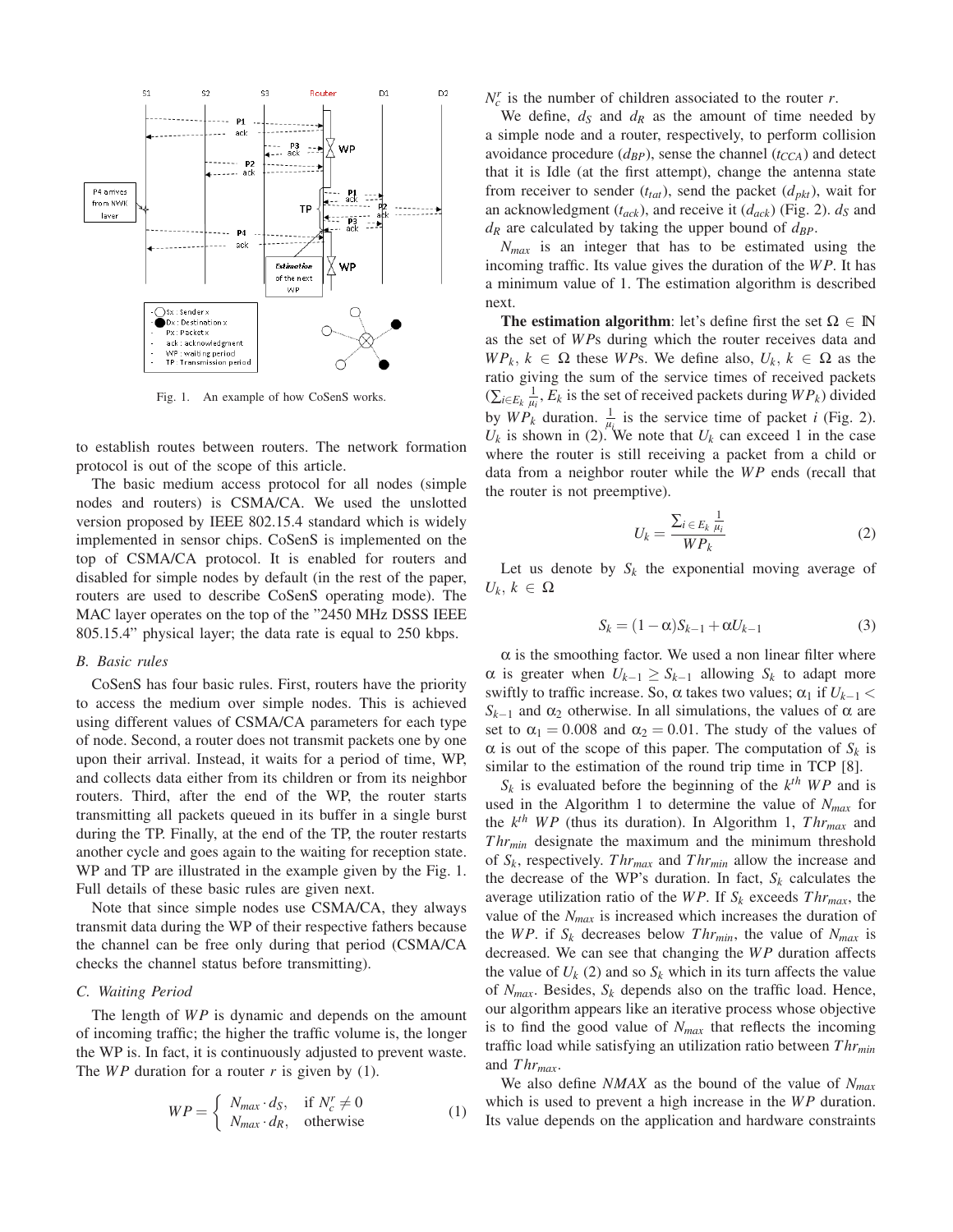

Fig. 2. *ds*, *d<sub>R</sub>* and  $\frac{1}{\mu}$  variables.

(*e.g.*, expected transmission interval for nodes, memory size limit for queueing packets).

**Algorithm 1**: Estimation algorithm

/\* Update *Sk*\*/  $\alpha = \alpha_1$ **if**  $U_{k-1} \geq S_{k-1}$  **then**  $\alpha = \overline{\alpha_2}$ **end**  $S_k = (1 − α)S_{k-1} + αU_{k-1}$ /\* Update *Nmax*\*/ **if**  $(S_k \geq Thr_{max})$  **then** *Nmax* =  $N_{max}$  + 1 **else if**  $S_k \leq Thr_{min}$  **then**  $N_{max} = N_{max} - 1$ **end end**  $N_{max} = \max(1, \min(N_{max}, NMAX))$ 

#### *D. Transmission Period*

The collected data during the waiting period are transmitted in a burst. CSMA/CA protocol is used to transmit only the first packet. Then, the remaining packets are directly transmitted upon the reception of the acknowledgement (*ack*). We note that the acknowledgments are always enabled in CoSenS. If an *ack* is not received, the transmitted packet is retransmitted using CSMA/CA protocol again. Burst transmission resumes if the packet is successfully transmitted; The remaining packets will be sent directly after the reception of the *ack*.

TP has a variable duration which depends on the number of collected packets during WP and the eventual retransmissions. We note that all queued packets are transmitted during the current TP. So, the next WP will start with an empty queue.

#### III. PERFORMANCE ANALYSIS



Fig. 3. Line network.

TABLE I SIMULATION PARAMETERS

| parameter          |                          | value                                            |
|--------------------|--------------------------|--------------------------------------------------|
| General parameters | link capacity            | 250 kbits/sec                                    |
|                    | maximum packet length    | 500 bits                                         |
|                    | packet length            | 496 bits (400 bits of data $+96$ bits of header) |
|                    | Traffic type             | Poisson                                          |
|                    | Simulation duration      | $15$ min                                         |
| CSMA/CA            | minimum backoff exponent | 2 for routers, 3 for simple nodes                |
| CoSenS             | $d_S$                    | 4.816 ms                                         |
|                    | $d_{R}$                  | 3.536 ms                                         |
|                    | <b>NMAX</b>              | 15                                               |
|                    | $Th_{min}$               | 0.28                                             |
|                    | $Th_{max}$               | 0.75                                             |

We compare by simulation the performance of CoSenS to IEEE 802.15.4 MAC that uses the unslotted CSMA/CA protocol. Our simulation model is implemented within OPNET[9] (Modeler v14.5). Simulation parameters are given in Table. I, where the values of  $d<sub>S</sub>$  and  $d<sub>R</sub>$  are calculated for the maximum packet length. CSMA/CA parameters are identical for both protocols.

Because of space limitation, only multi-hop line topology is showed. Additional simulations using different topologies, including random ones, can be found in [10]. They give similar results leading to the same conclusion. We consider a network composed of 13 nodes, two receivers and three routers, organized as shown in Fig. 3. Each two neighbor routers hear each other and their respective children. Thus router 13 hears all nodes. Simple nodes are organized in three groups (delimited by circles in the figure). Each one is attached to a router.

All our measurements are plotted as a function of the generated traffic load (named load in the rest of the document) that we define as the traffic generated by all simple nodes application layer. We evaluate the system throughput, end to end delay, successful transmission rate and the selfsynchronization degree between routers which we define as the percentage of the simulated time where their TPs do not overlap.

*a) Throughput, end to end delay and successful transmission rate:* we consider a first scenario that has two receivers, *Receiver(N7)* and *Receiver(N11)*. Three simple nodes, each one attached to a router, send data to *Receiver(N7)* (N3, N6 and N9) while the other ones send data to *Receiver(N11)*.

The results of throughput, end to end delay and successful transmission rate are illustrated in Fig. 4(a), Fig. 4(b) and Fig. 4(c), respectively. CoSenS obtains better throughput than IEEE 802.15.4 MAC. In addition, it saturates at 46 kb/s of load compared to a saturation load of 35 kb/s for IEEE 802.15.4 MAC. For end-to-end delay, the overall performance of CoSenS is better. As far as the load increases, the difference in terms of end to end delay becomes more and more obvious. For successful transmission rate, the acknowledgment mechanism ensures a 100% of successful transmissions before the saturation point of both protocols. After that, CoSenS outperforms IEEE 802.15.4 MAC.

*b) Organization of WP and TP:* we consider a second scenario where all nodes send data to *Receiver(N7)*. This